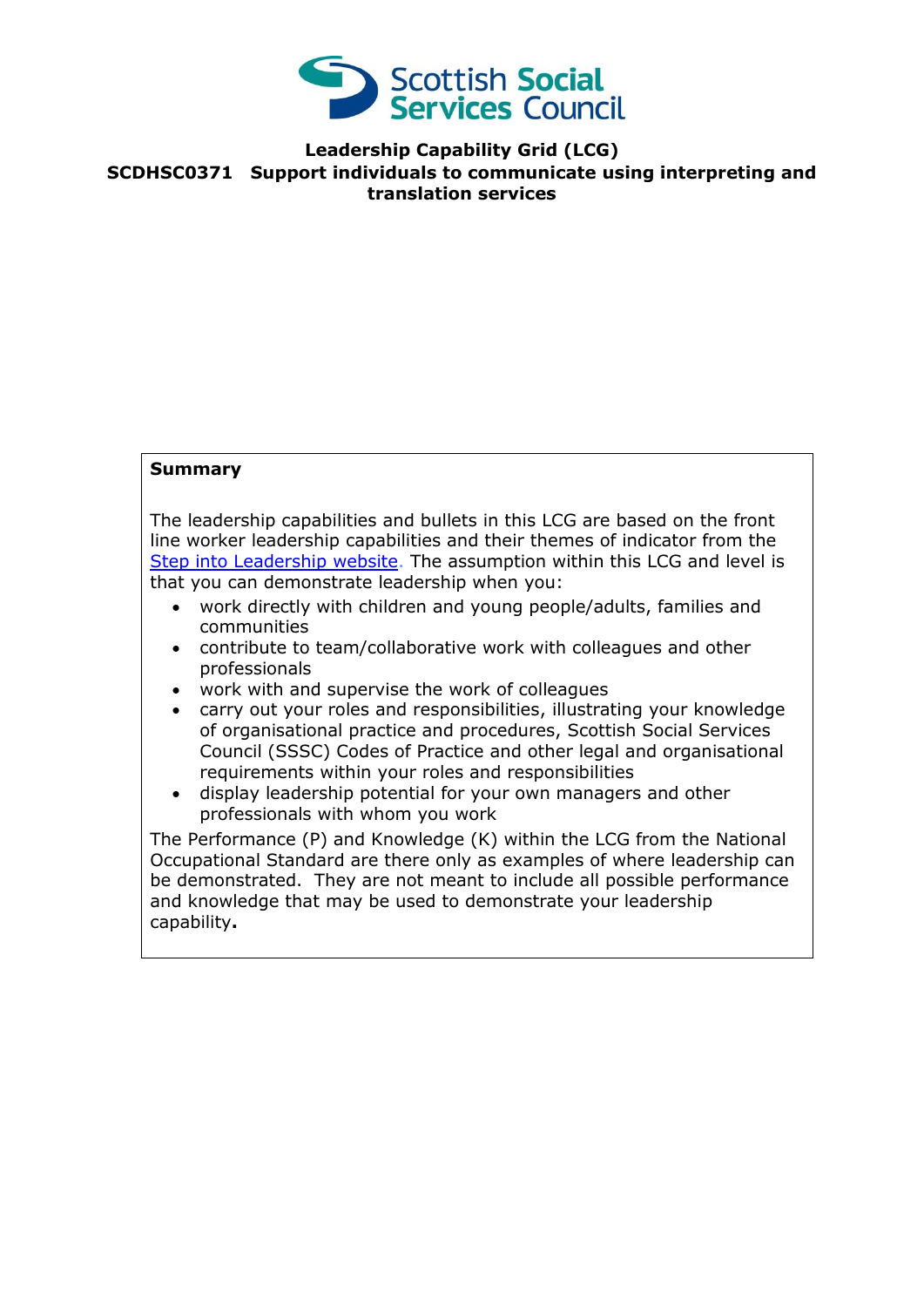

## **Leadership Capability Grid (LCG) SCDHSC0371 Support individuals to communicate using interpreting and translation services**

| Leadership<br>capabilities         | When supporting individuals to communicate using interpreting<br>and translation services you can demonstrate leadership<br>capabilities by:                                                                                                                                                                                                                                                                                                                                                                                                                                                                                                                                                                                                                                                                                                                                                                                                                 |
|------------------------------------|--------------------------------------------------------------------------------------------------------------------------------------------------------------------------------------------------------------------------------------------------------------------------------------------------------------------------------------------------------------------------------------------------------------------------------------------------------------------------------------------------------------------------------------------------------------------------------------------------------------------------------------------------------------------------------------------------------------------------------------------------------------------------------------------------------------------------------------------------------------------------------------------------------------------------------------------------------------|
| <b>Vision</b>                      | Providing a vision for those with whom you work and your organisation<br>when you:<br>• See how best to make a difference when providing active support ( $P2$ ,<br>6, 9, 18-23; K1-5, 11, 16, 24-25, 37-39)<br>• Communicate and promote ownership of the vision when providing<br>active support (P2, 6, 9, 18-23; K1-5, 11, 16, 24-25, 37-39), working<br>with others ( $P$ 2, 4-6, 8, 10-15, 18-23), monitoring and evaluation ( $P$ 16-<br>18, 19-24; K41, 49) and recording and reporting (P25; K32-34)<br>• Promote social service values through active participation and<br>personalisation support (P2, 6, 9, 18-23; K1-5, 11, 16, 24-25, 37-39),<br>working with others ( $P$ 2, 4-6, 8, 10-15, 18-23) and recording and<br>reporting (P25; K32-34)<br>• See the bigger picture when demonstrating knowledge and practice of<br>organisational, local and national policies and procedures (P2, 4-6, 8-9,<br>10-15, 18-23; K6, 8-9, 26-27, 32-34) |
| Self-<br>leadership                | Displaying self leadership when you:<br>• Demonstrate and adapt leadership when supporting individuals to<br>communicate using interpreting and translation services (All $P$ ; K23)<br>Improve own leadership by seeking advice (P13; K20), through<br>evaluation (P19-24; $K41$ , 49) and self-reflection (K23)<br>• Take intelligent risks when supporting individuals to communicate using<br>interpreting and translation services ( $P$ 7; K26-31, )<br>Demonstrate and promote resilience (P4, 6, 8, 9, 11-12, 14-24; K3, 4,<br>19, 30)<br>Challenge discrimination and oppression ( $P15$ ; K1, 4, 30, 35-36, 40)<br>$\bullet$                                                                                                                                                                                                                                                                                                                       |
| <b>Motivating</b><br>and inspiring | Motivating and inspiring others when you:<br>• Inspire people by personal example (P2, 4-6, 8-9, 10-15, 18-23; K14-<br>$20, 37-39)$<br>• Recognise and value the contribution of others (P2, 4-6, 8-9, 10-15,<br>18-23; K9-10, 20, 37-39)<br>• Support the creation of a learning and performance culture (P2, 4-6, 8-<br>9, 10-15, 18-23; K16-20, 23, 37-39)                                                                                                                                                                                                                                                                                                                                                                                                                                                                                                                                                                                                |
| <b>Empowering</b>                  | Empowering people when you:<br>• Enable leadership at all levels (P2, 4-6, 8-9, 10-15, 18-23; K8-9, 16-<br>20)<br>Support the creation of a knowledge and management ( $P$ 2, 4-6, 8-9,<br>10-15, 18-23; K16-20, 23)<br>• Promote professional autonomy (P2, 4-6, 8-9, 10-15, 18-23; K16-20,<br>$23 - 25$                                                                                                                                                                                                                                                                                                                                                                                                                                                                                                                                                                                                                                                    |